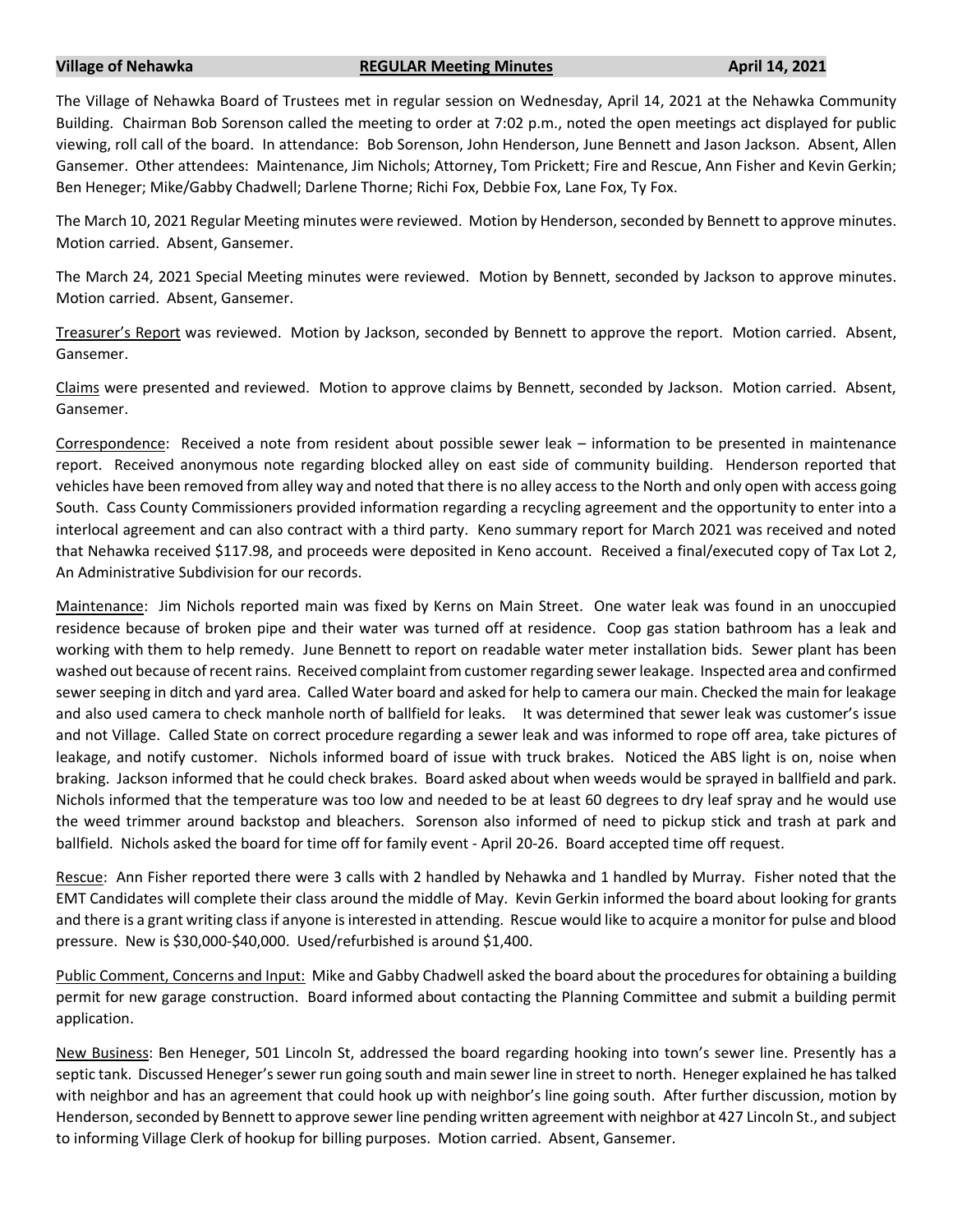Informed of Street Dance Event planned for July 17<sup>th</sup> and organized by United Methodist Church and Nehawka Rural Fire. Discussed closing of Elm Street between Main Street and Sherman Avenue, allowing a beer garden. It was noted that since the Beer Garden was not properly advertised on Agenda this matter would be tabled to May 12<sup>th</sup> regular meeting. Motion by Bennett, seconded by Jackson approving Street Dance on July 17<sup>th</sup> and closing of Elm Street between Main and Sherman Ave. Motion carried. Absent, Gansemer.

Display Sales Invoice in the amount of \$569.00 for Summer themed banners was presented. It was noted that money for the banners was donated and deposited in Village's General Account. Motion by Bennett, seconded by Jackson to pay invoice. Motion carried. Absent, Gansemer.

Reviewed renewal of contract quote from Papillion Sanitation. Current contract with Premier Waste Solutions expired December 2020 and Papillion Sanitation recently acquired Premier Waste. After discussion of new rate, matter was tabled to next month pending Bennett's checking of an additional bid(s).

Discussed a town Clean-Up Day. Noted the truck load cost along with undesirable items dumped like tires, hazardous materials, etc. Matter was tabled until next May 12<sup>th</sup> meeting.

Received letter regarding neighbor piling brush, sticks, limbs, and possible garbage along fence at 212 North Street. Reviewed ordinance regarding nuisance. Maintenance was informed to take pictures and file Nuisance Report as needed.

Rescue training incident a couple of weeks ago was presented. Noted that during the driver training of rescue squad on Hwy 75, driver's side front tire blew and caused damage to fender, fender guard and light. No injuries to the two occupants. An insurance claim was filed. Larson body shop was to provide an estimate and assured a quick turnaround to make repairs. Board requested all Ambulance tires be checked for wear and age of each tire.

Information for Lucas device for Rescue was presented. The CPR compression device is required to keep up with State certification. Stryker Medical invoice in the amount of \$1,368.00 is a four-year plan (4/1/2021 to 3/31/2025) that would certify the device, make repairs as needed, and replace batteries. Motion by Sorenson, seconded by Henderson to approve Stryker Medical invoice. Motion carried. Absent, Gansemer.

Placement of No Parking Signs on the north side of Main Street was presented by Bennett. Bennett considers the signs too close to the street and should be moved at least one foot away from street. Maintenance to check placement and possibility of moving the two signs and report back to board.

Old Business: Installation costs of readable water meters was presented by Bennett. Noted that four certified plumbing companies were contacted, and fees ranged from \$75-\$100/hr plus parts and one quote was \$100/per meter. One local contractor required additional information regarding water meters. Noted that there are seven remaining readable water meters as three were needed to replace broken meters. More information to follow.

Update regarding General Account funds was presented. Received two more penalty/interest bills for tax periods 2015 Qtr 3 and 2016 Qtr 3. Call was made to IRS to check if withholding tax data was entered in IRS system. No new information was received and asked to call back in three weeks. Clerk will begin process of filing IRS Form 843 and will seek additional assistance from a tax attorney on a pro bono basis.

Library's Chimney Cap was completed, and work/materials were donated. Kevin Gerkin will meet with Maintenance to gain access to library to provide quote for new roof. Community Building gutter/downspout repair was discussed. Jackson to clean gutters and use material to seal holes in gutters.

Ballfield Light/Pole repairs were discussed and determined that because of only one light pole at  $1<sup>st</sup>$  base line, it is too dim for night games. Also suggested that new pole be located on outside of fence. Noted that quote received last fall has increased from \$9,400 to \$9,950 which would include a 60-foot pole, refurbished lighting, labor, materials and wiring with a start time of 2-3 weeks. Sorenson presented information on using Keno funds to defray part of the cost. Richi Fox spoke of EMN baseball and CHS Youth baseball's support of \$2000. Discussed additional repairs that will need to be completed by first part of May, namely, fence section to be stretched and top rail added, new boards in bleachers. Noted that volunteers have committed to completing repairs to bleachers and fence. Motion by Sorenson, seconded by Bennett to accept quote in the amount of \$9,950. Motion carried. Absent, Gansemer.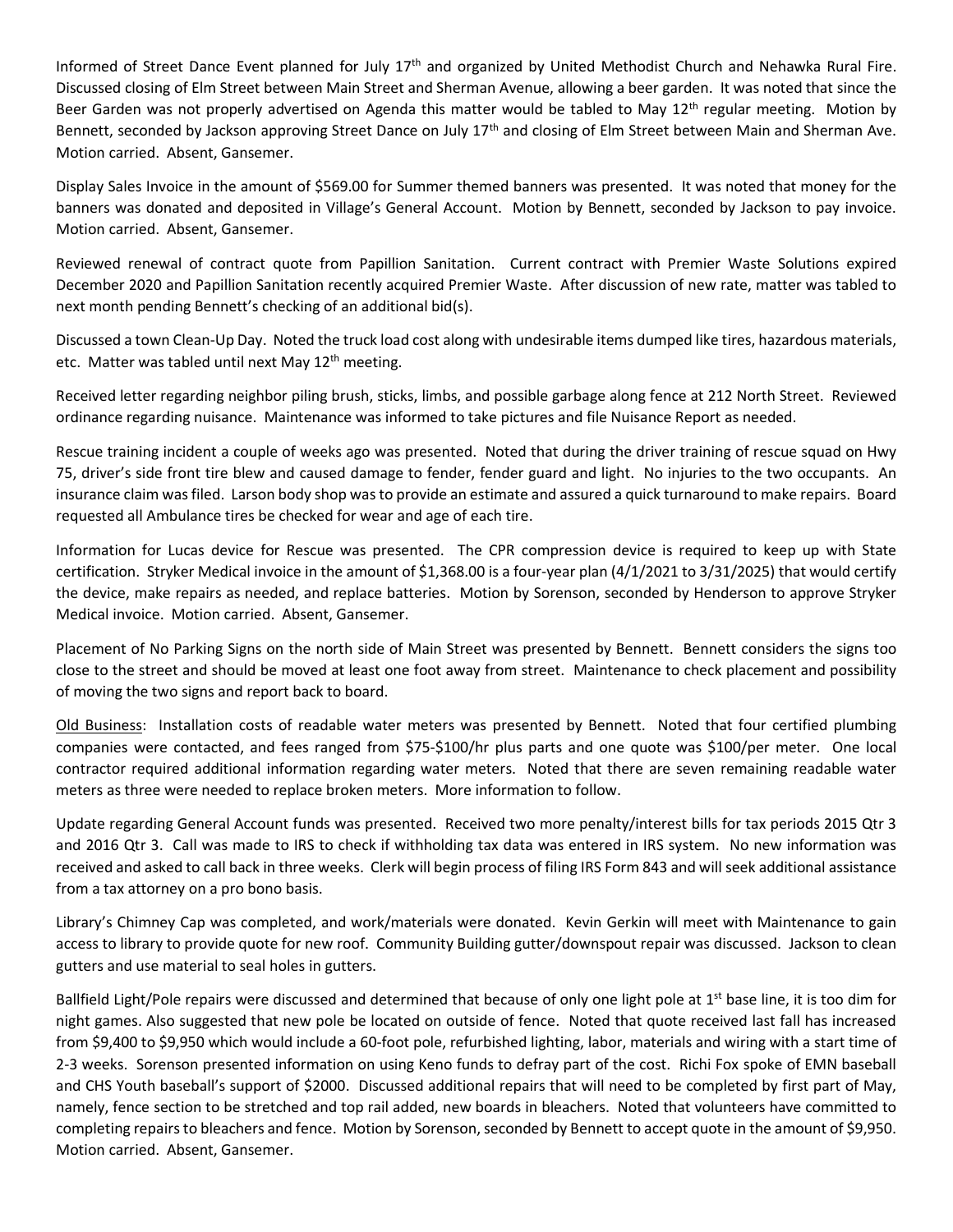Any other business pertinent to Village Operation: Carolyn Switzer, Voluntary Librarian left a copy of State Library Reports and noted that Library would need new window coverings, reapply termite control, and doors/windows should be repainted - Board agreed of current Library needs. Clerk noted that a Nebraska Historical Society Grant Application would be submitted by April 30<sup>th</sup> deadline for the Library. Water/Sewer unpaid bills was reviewed and determined that 2 disconnect notices will be sent with April statements.

Motion by Bennett, seconded by Henderson to adjourn at 8:45 p.m. Motion carried. Absent, Gansemer.

## **CLAIMS – APRIL 2021**

| <b>Account</b> | Vendor                                      | <b>Description</b>                                 | <b>Balance Total</b> |           |
|----------------|---------------------------------------------|----------------------------------------------------|----------------------|-----------|
|                |                                             |                                                    |                      |           |
| <b>GENERAL</b> | <b>Bob Sorenson</b>                         | Quarterly Board Trustee Salary (3<br>Meetings)     | 90.00                |           |
|                | John Henderson                              | Quarterly Board Trustee Salary (4<br>Meetings)     | 120.00               |           |
|                | Allen Gansemer                              | Quarterly Board Trustee Salary (3<br>Meetings)     | 90.00                |           |
|                | June Bennett                                | Quarterly Board Trustee Salary (4<br>Meetings)     | 120.00               |           |
|                | Jason Jackson                               | Quarterly Board Trustee Salary (2<br>Meetings)     | 60.00                |           |
|                | Jimmy Nichols                               | Salary - Maintenance                               | 2,173.51             |           |
|                | Patricia Neu                                | Salary - Clerk/Treasurer                           | 670.23               |           |
|                | Patricia Neu-Exp                            | 1 roll postage stamp/Printer Cartridges &<br>Paper | 295.63               |           |
|                | <b>Frontier Coop</b>                        | Fuel - maintenance truck                           | 229.47               |           |
|                | Future Technologies, now Nextlink Internet  | Village Office Internet service                    | 35.00                |           |
|                | Mid-American Research Chemical              | Comm Bldg Men's Restroom Soap<br>Dispenser         | 42.56                |           |
|                | Nebraska UC Fund                            | Unemployment Ins - 2021 Qtr 1                      | 43.66                |           |
|                | Nebraska Dept of Revenue - Form 941N        | Income Tax Withholding - 2021 Qtr 1                | 164.00               |           |
|                | NPPD-217 Sherman Ave                        | Electricity                                        | 330.08               |           |
|                | NPPD-221 Elm St                             | Electricity                                        | 31.58                |           |
|                | NPPD-416 Maple St                           | Electricity                                        | 31.58                |           |
|                | NPPD-Corner of Main & Elm St                | Electricity                                        | 31.58                |           |
|                | NPPD-Main St & Washington                   | Electricity                                        | 99.94                |           |
|                | NPPD-Streetlights                           | Electricity                                        | 383.77               |           |
|                | One-Call Concepts, Inc.                     | Locate Fees - Jan-Feb-Mar 2021                     | 6.53                 |           |
|                | <b>Papillion Sanitation</b>                 | Garbage Service                                    | 48.00                |           |
|                | Reinsch Slattery Bear Minahan & Prickett PC | Village Attorney                                   | 595.00               |           |
|                | Southeast Area Clerks Association           | 2020 and 2021 Annual Dues                          | 20.00                |           |
|                | Windstream 4022270100                       | Village Fire Whistle                               | 35.74                |           |
|                | Windstream 4022279923                       | Village Office Phone                               | 103.81               |           |
|                | United States Treasury - Form 941 Penalty   | Penalty/Interest Form 941 2016 Qtr 1               | 1,473.63             |           |
|                | United States Treasury - Form 941           | Employer's Quarterly Fed WH Tax-2021 Qtr 1         | 3,056.14             |           |
|                | United States Treasury - Form 941           | Employer's Quarterly Fed WH Tax 2017 Qtr 3         | 2,282.22             |           |
|                | <b>Total General Account:</b>               |                                                    |                      | 12,663.66 |
|                |                                             |                                                    |                      |           |
| <b>SEWER</b>   | Jesse Keene - Sewer                         | Back up fee                                        | 25.00                |           |
|                | Future Technologies, now Nextlink Internet  | Sewer Plant Internet Service                       | 35.00                |           |
|                | Kerns Excavating Co.                        | Repair 8' sewer main at Main St & RR Ave           | 944.00               |           |